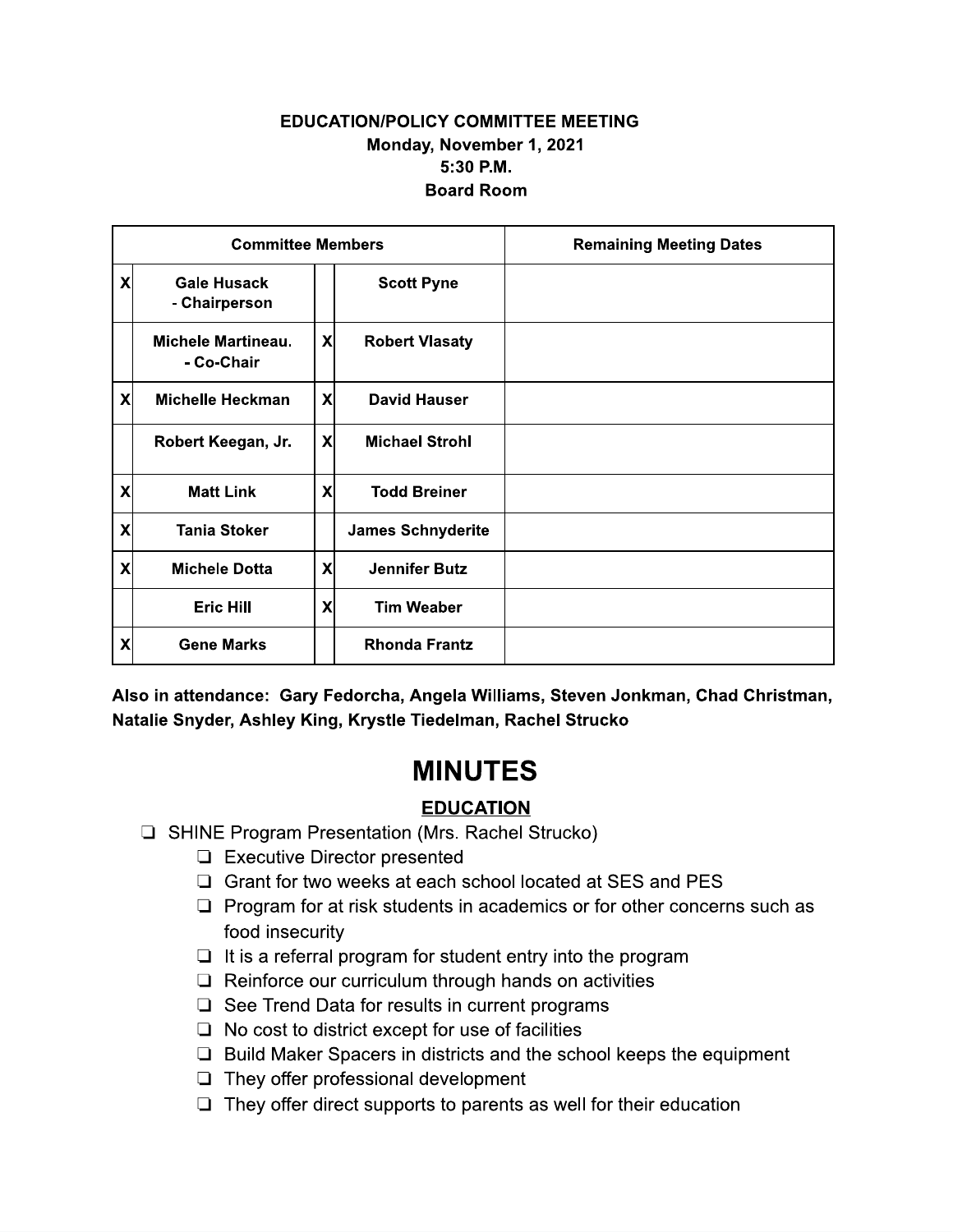- $\Box$  Mr. Christman asked if the curriculum is posted for the program  $\Box$  Mrs. Strucko stated that it is not posted because it is so fluid
- $\Box$  Mrs. Tiedelman asked if NLSD student volunteers were allowed to participate
	- $\Box$  Mrs. Strucko stated they would need to have clearances.
- $\Box$  Mrs. Heckman asked what happens if we get more referrals than slots
	- $\Box$  Mrs. Strucko noted that if a program reaches capacity they try to keep that cohort together.
- $\Box$  Summer Camp focuses on science, math, art, and nutrition
	- $\Box$  Transportation and meal are included
	- $\Box$  Ratio is 1-7/1-10 adult to student
	- $\Box$  No cost to district
	- $\Box$  If need be, SHINE could bring their own staff for summer camp and they would fund it.
- $\Box$  This Committee recommends the SHINE program go to the full board for consideration and Mrs. Strucko to present to the full board.
- □ Spanish Textbooks (Mrs. Tiedeman)
	- $\Box$  Spanish is now being taught in the middle school
	- $\Box$  Curriculum Council approved as did the school board
	- $\Box$  Dr. Gonzalez and Mrs. Kunkel reviewed textbooks along with administration and the curriculum council recommended EntreCulturas -Spanish 1 Hardcover by Wayside Publishing.
		- $\Box$  It would be funded through the curriculum budget; 35 copies and a 5 year license for software.
		- $\Box$  \$6.878.50
	- $\Box$  Mrs. Husack asked how many students would use the text.
		- $\Box$  Dr. Stoker answered all of the 8th graders
	- $\Box$  Mr. Christman asked if we can get a better deal through bulk pricing and buy a new high school set now.
		- $\Box$  Dr. Stoker explained that we have a curriculum cycle and the secondary Spanish textbook cycle is not due to be replaced.
	- $\Box$  This Committee supports and recommends that it goes to the Finance Committee for consideration.
- $\Box$  ESSER Purchases
	- $\Box$  Smart Music (Mr. Jonkman)
		- $\Box$  Mr. Jonkman provided the background on how he came to know about Smart Music via a free offering for all schools during the pandemic.
		- $\Box$  The method book is included with the purchase.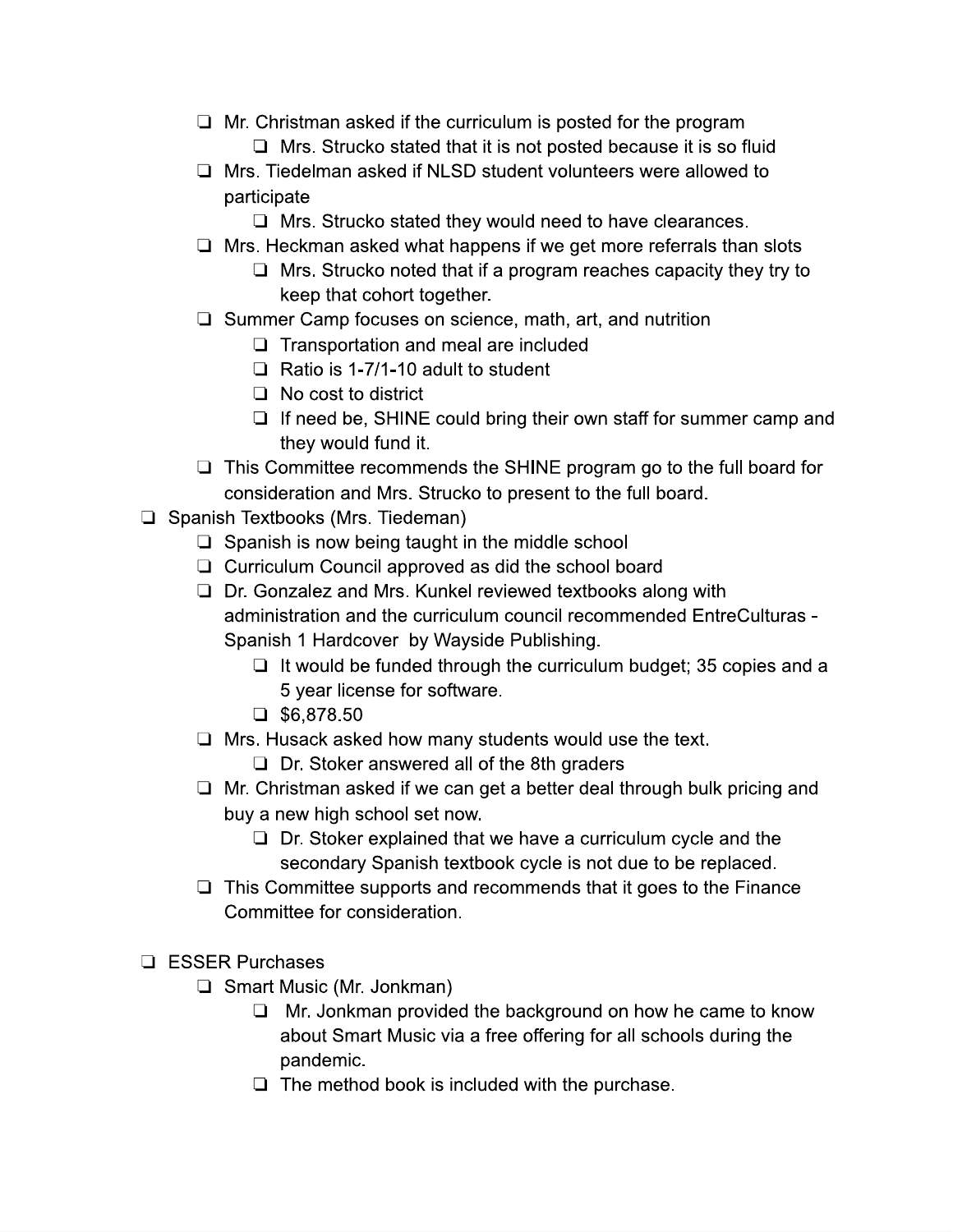- $\Box$  Mr. Jonkman gave a brief demonstration of the Good Music tool.
- $\Box$  Mr. Jonkman read a letter submitted from a parent whose child used the free Smart Music during the school building closures due to the pandemic. The parent was fully in support of the district board funding this program.
- $\Box$  The cost is \$3,680 for a three year subscription.
- $\Box$  Mrs. Husack asked if this would be beneficial to the secondary band program as well.
	- $\Box$  Mr. Jonkman said it would be of great value to the older students as well.
- $\Box$  Mr. Weaber asked if a student can access tutorials for multiple instruments.
- $\Box$  Mrs. Snyder asked if the program could benefit students at home and in the classroom.
	- $\Box$  Mr. Jonkman stated that it is a great tool for the classroom and the home.
- $\Box$  Dr. Stoker added that she used the program for her students when she was an elementary principal.
- $\Box$  Mr. Breiner noted that his previous district had great success with the program as well.
- $\Box$  The committee supports the program going to the Finance Committee with a recommendation for approval for it to go to the full board.
- $\Box$  The committee also supports administration looking into the program for the secondary level with a better pricing option. If this is possible, it should go to the Finance Committee first.
- $\Box$  Mr. Chistman asked what the current balance is in ESSER III.
	- $\Box$  For learning loss we have approximately \$300 left of learning loss.
- □ Heggerty Phonemic Awareness Videos (Dr. Stoker)
	- $\Box$  Dr. Stoker noted this program would be used for PES to address learning loss. The cost for one year is approximately \$79.88. It would be used for asynchronous learning and in class support.
	- $\Box$  Funding would be through ESSER III B for literacy support.
	- $\Box$  Mr. Christman asked if they could be used at home.
		- $\Box$  Dr. Stoker stated it would be asynchronous learning.
	- $\Box$  Mrs. Husack asked if they can use it during the school day.
		- $\Box$  Dr. Stoker said it can be used during the day or evening.
	- $\Box$  The committee supports it going to the Finance Committee for consideration to the full board.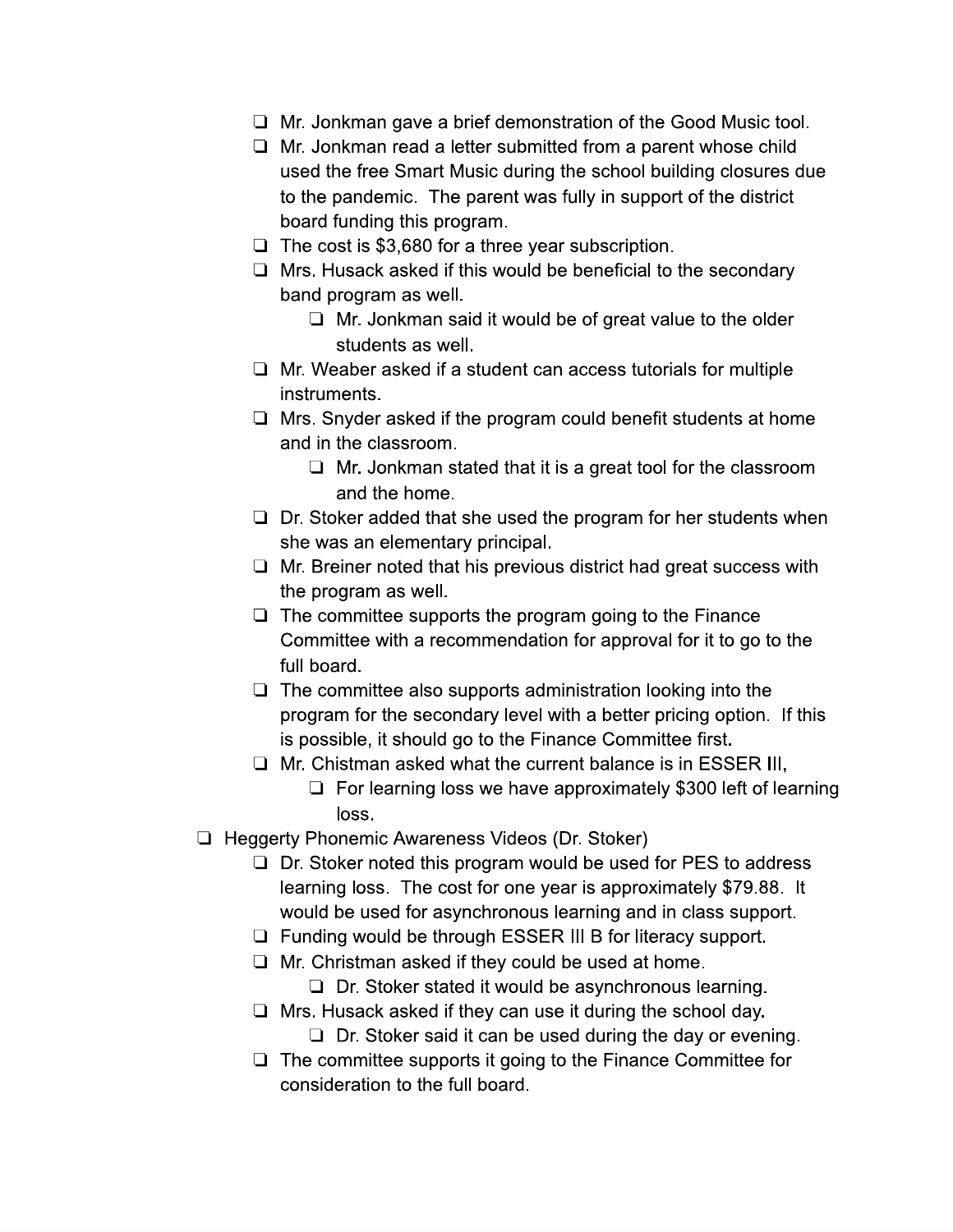- $\Box$  Fifty Nifty Activity Books (Dr. Stoker)
	- $\Box$  Dr. Stoker shared that this program would also be funded by **ESSER III B for literacy support and intervention.**
	- $\Box$  Mrs. Heckman asked if it is a physical book or virtual.
		- $\Box$  Dr. Stoker noted that it is a physical book.
	- $\Box$  Mrs. Husack asked if it aligned to our regular curriculum
		- $\Box$  Dr. Stoker noted that it is.
	- $\Box$  Total cost is \$849.49.
	- $\Box$  The committee supports it going to the Finance Committee for consideration to the full board.
- □ Zearn (Dr. Stoker)
	- $\Box$  Dr. Stoker gave a description of the program and how it supports our Eureka Math program. It is fully aligned with Eureka but is much more interactive and engaging for students.
	- $\Box$  This would be to replace some of our Eureka program components.
	- $\Box$  Mr. Breiner gave input on how the program has been utilized at Slatington for approximately one year with success and positive feedback from the teachers.
	- $\Box$  This would eliminate the need to produce copies in house for Eureka
	- $\Box$  Zearn is not prorated if implemented after the start of the school year.
	- $\Box$  Since Slatington already purchased it out of their building budget, we also asked for permission for the Slatington building budget to be reimbursed through ESSER III B. Slatington Zearn was last purchased in August of 2021.
	- $\Box$  Mrs. Husack asked if the professional development for teachers would be time consuming.
		- $\Box$  Mr. Breiner noted they already have the knowledge base due to Eureka training.
	- $\Box$  Mrs. Husack asked how will sustain this after the ESSER funding is depleted.
		- $\Box$  Dr. Stoker noted that the money saved from not paying staff to make Eureka copies and the printing we use LCTI to make prints.
		- $\Box$  Mr. Breiner noted that it is already in his building budget and that it would be less of a cost for Peters for the cost of outsourcing the printing.